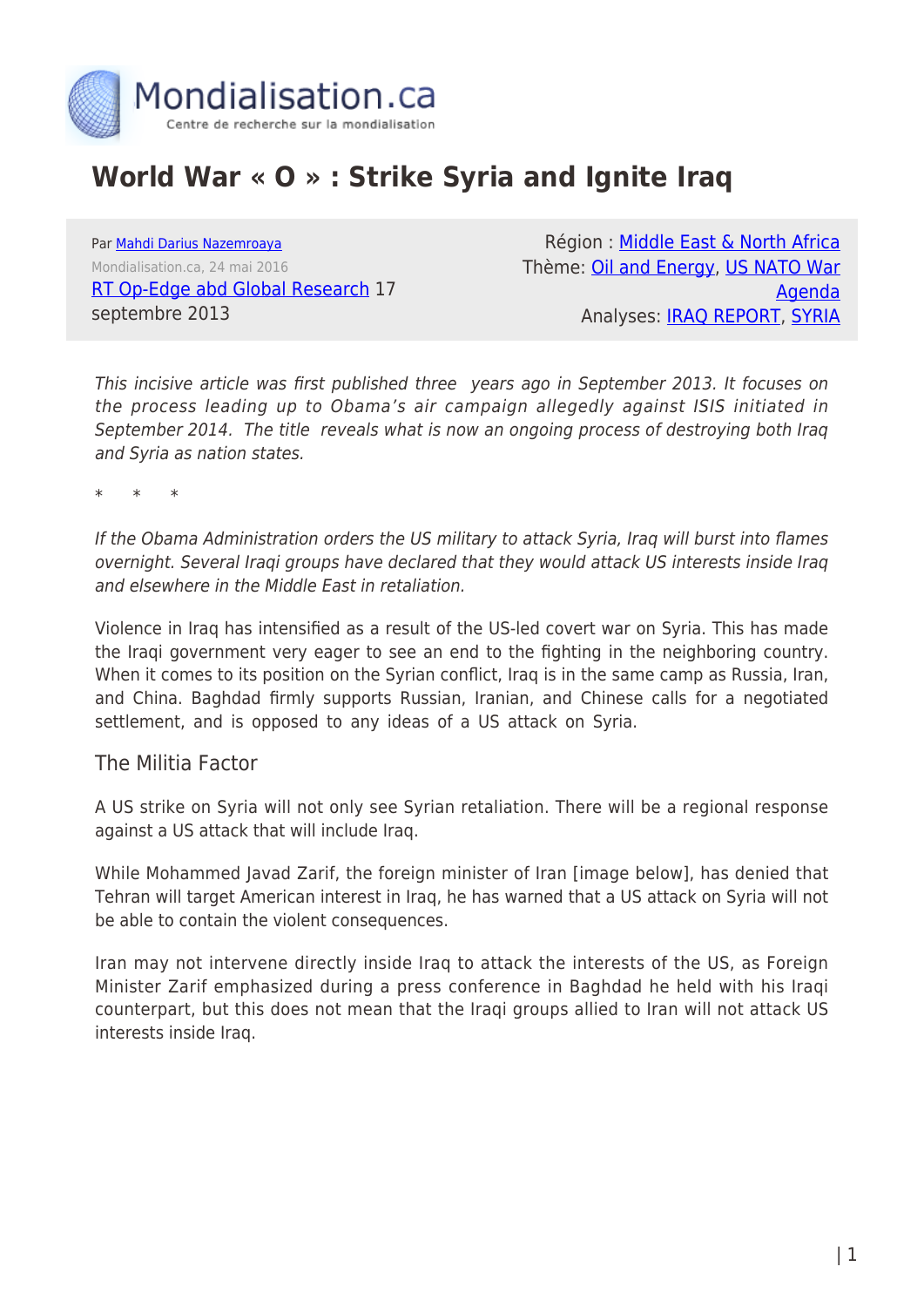

Mohammed Javad Zarif, the foreign minister of Iran (Reuters)

Iraqi militias like Asayib Ahl Al-Haq have openly warned that they will retaliate against the United States.

If the US attacks Syria, then Iraq cannot avoid being drawn into the conflict. Even if the Iraqi government declared itself neutral, in one way or another Iraq will be drawn into a war against the United States. American officials are aware of this too. The Wall Street Journal has even reported that US officials have said that the US Embassy in Baghdad was a potential target if a US attack on Syria takes place.

Overtly emphasizing the Iranian connection, the Associated Press had this to report on the repercussions that the US would face inside Iraq from an attack on Syria: "Iranian-backed Shiite militias are threatening to retaliate against American interests inside Iraq if the United States goes ahead with strikes against the Tehran-allied government in Syria, according to Iraqi security officials and militants themselves."

## The Threat to Oil Production

The Iraqi militias will attack the major business interests of the United States inside Iraq. American oil interests inside Iraq are especially vulnerable. What this essentially translates to in the vernacular is"kiss your sweet oil goodbye, Yankees."

Reuters has reported that American oil companies are under close watch by the militias inside Iraq and that Exxon has moved "most of its workforce from the southern West Qurna-1 oilfield project to Dubai until tensions ease."

The operations of Exxon Mobil and the Anglo-American oil giant BP will both come under attack in Iraq and be paralyzed. If US allies such as Britain get involved, then they too can expect their companies, like the Anglo-Dutch Royal Dutch Shell, to be attacked and paralyzed.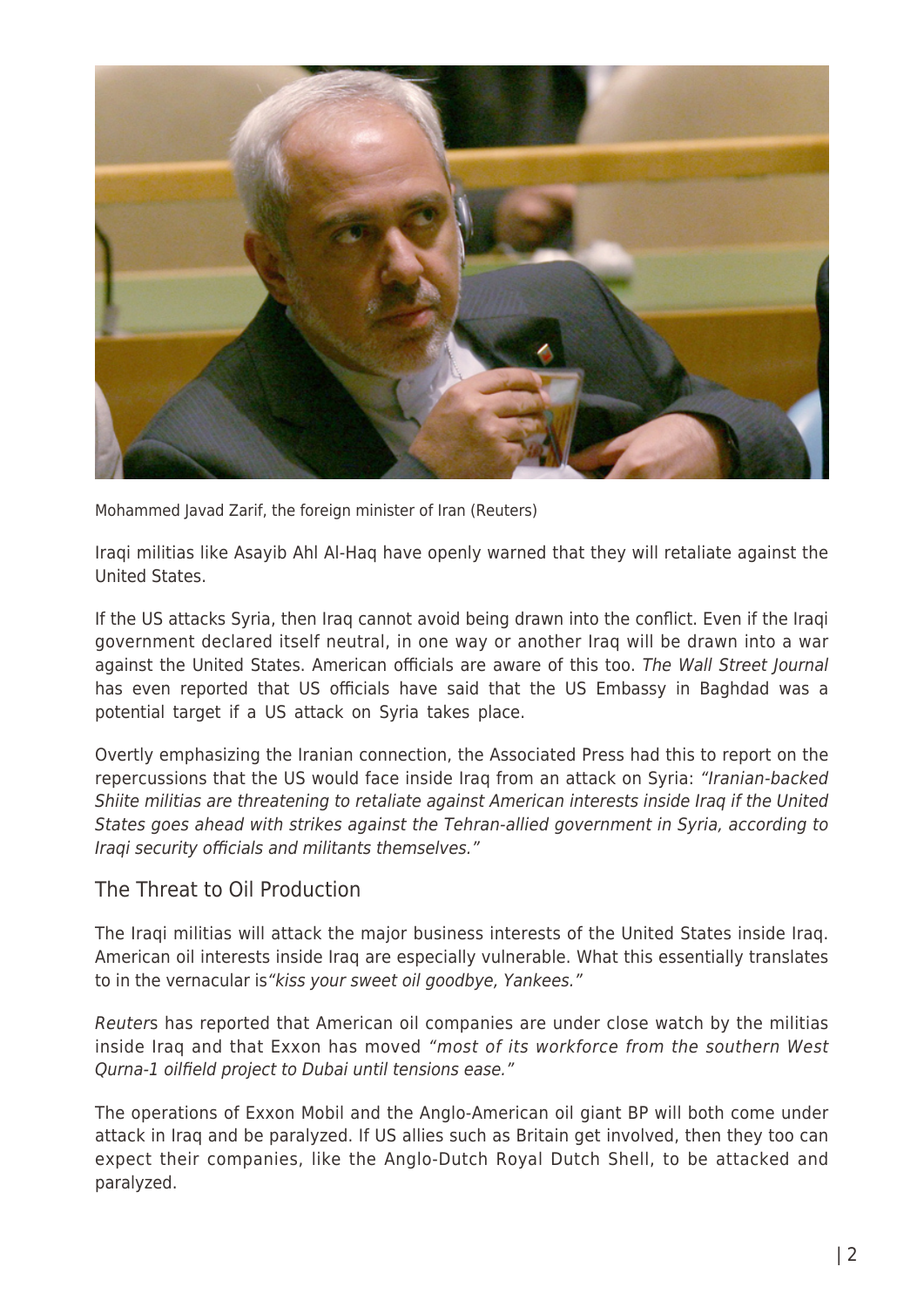

Reuters / Atef Hassan

## The Regional Chain of Resistance

The mainstream media in the US, Western Europe, and the Arab petro-sheikhdoms are quick to point to an Iranian connection with the militias in Iraq, whereas the Shiite Muslim nature of these militias has provided an opportunity for the mouthpieces of the Arab regimes of the Persian Gulf to demonize and slander the Shiites as a threat to the Middle East.

These mouthpieces are essentially running a smear campaign about a Shiite Muslim conspiracy. The London-based Al-Hayat newspaper, a tool of Saudi propaganda owned by Prince Khaled bin Sultan, has alleged that these Shiite militias are getting ready for a sectarian regional war that will see them eventually go to fight in not only Syria, but also in Bahrain and Yemen.

An Iraqi retaliation against the US goes beyond Iranian influence. The Iraqi cleric Moqtada Sadr, who does not always see things eye to eye with Iran, promised twice with high fanfare in 2006 — once during a visit in Tehran and a second time while in Damascus—that his forces would help either Syria or Iran in any possible future wars against the US. The Iraqi cleric even emphasized that the US, the UK, and Israel were the common enemies of Syria and Iraq and working to divide the people of both countries. Even though Sadr has decided to distance himself from the events in Syria and has disagreements with Tehran, many of his followers are supportive of Damascus.

The bottom line is that Iraqis will use the opportunity of a Pentagon strike on Syria to retaliate against the US in sympathy and solidarity with Syrians. Moreover, some of these militias, including the one controlled by Moqtada Sadr, fought as resistance movements against the US and UK forces occupying Iraq. This has cultivated a sense of commitment to any regional project that opposes and resists the US and its allies. This has fixed these Iraqi groups to the Resistance Bloc that includes Syria.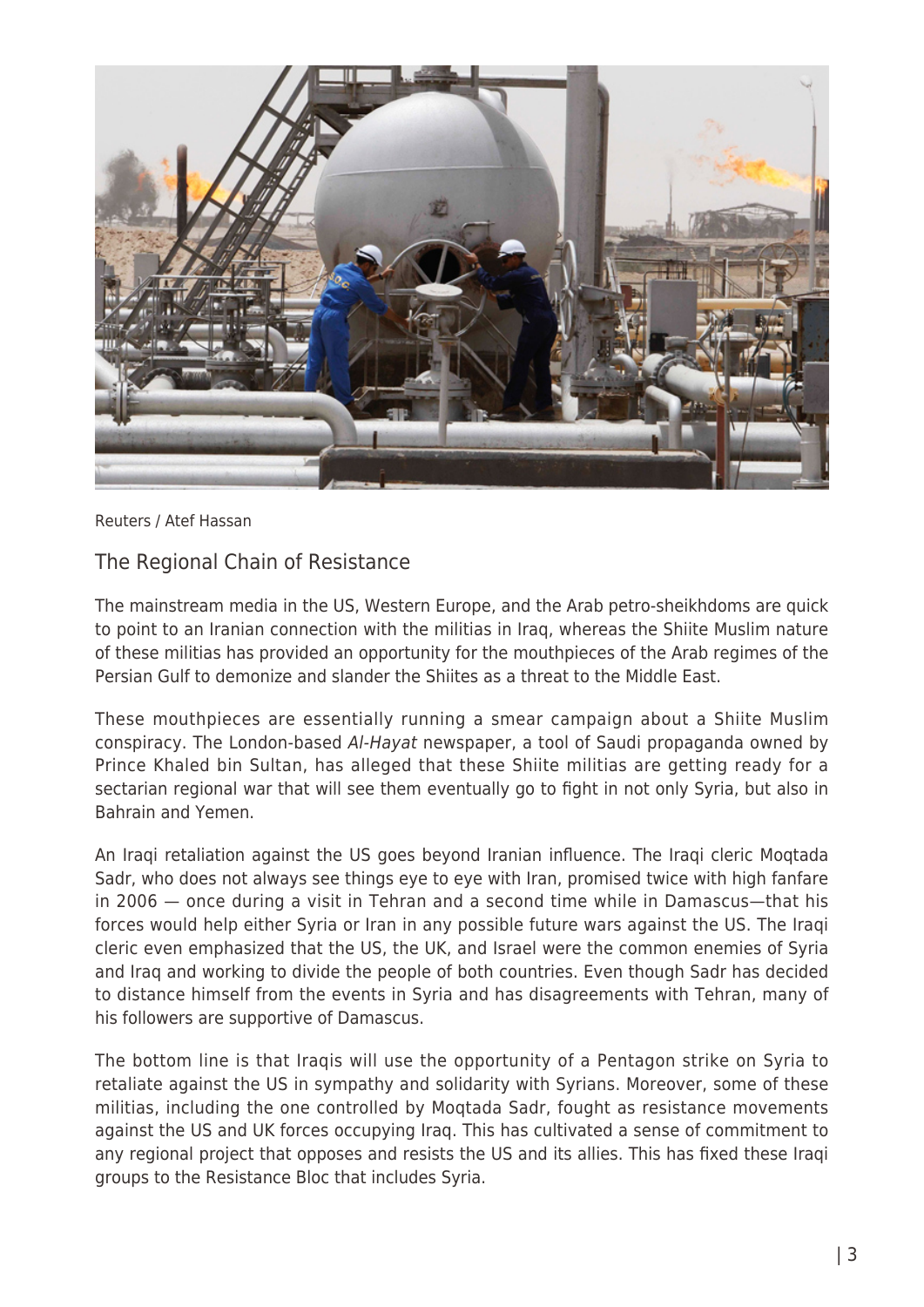

Iraq, Baghdad (Reuters / Ahmed Saad)

While the misleading reports about the plans of these Iraqi militias to create a network to act regionally are mostly propaganda, the anticipation of a regional war in the Middle East is not. An attack on Syria will not be contained within Syrian borders. It will escalate regionally in the Middle East and even develop into a global conflict outside of the Middle East's borders.

Beyond Syria and Iraq…

If it decided to attack Syria, the US would literally be putting a match to a powder keg in the Middle East. Iraq would just be the start. The whole neighborhood would eventually catch fire.

Aside from taking extra security measure in Iraq, the US government has asked many of its diplomatic staff to leave the US Embassy in Beirut, Lebanon. The US has also urged American citizens to leave Lebanon, because Lebanon will almost automatically be drawn into an American conflict with Syria. Hezbollah and other Lebanese groups are allied to Syria and will support Damascus against the US and its allies.

Turkey and Israel, both major cheerleaders of a US-led attack will certainly get involved. Turkey's Prime Minister Erdogan has even foolishly declared that Turkey will join the US in any military action without thinking of the consequence for Turkey, as if the fighting in Kurdistan or the instability on the border has not been enough for him and the AKP. Faisal Mekdad, the deputy foreign minister of Syria, has also warned that his country will militarily retaliate against Israel, Jordan, and Turkey in response to an American attack against Syria.

Syria does not stand alone either. It has many friends and allies around the world. Russia, Iran, and China, Syria's three most powerful backers, form a formidable opposition to the US and its allies.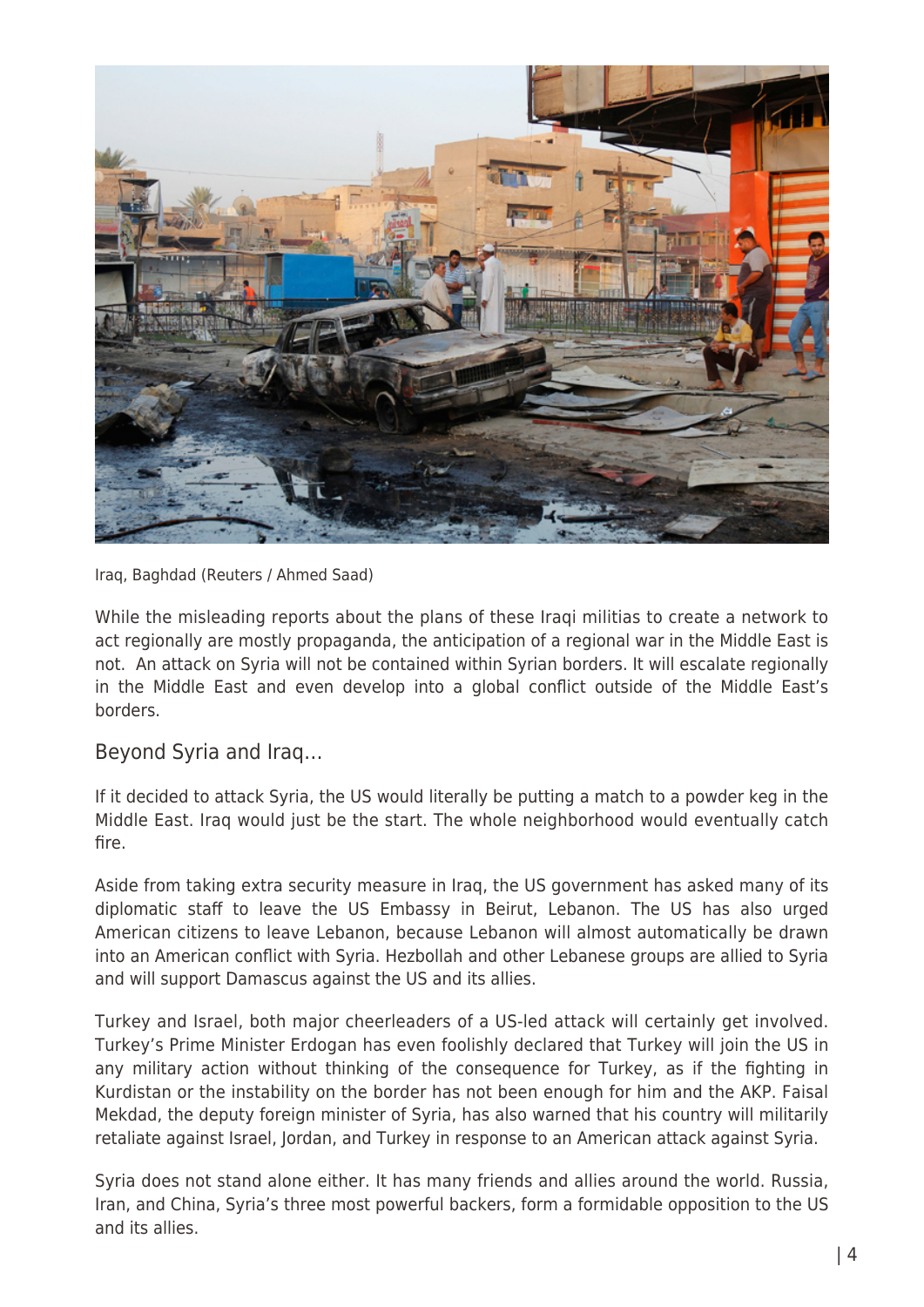

Maalula, a historic Christian town near Damascus, Syria (AFP Photo)

For the sake of diplomacy, the Iranian government, Syria's staunchest ally, has avoided making any direct threats against the US and prevented its military commanders from making any aggressive statements that could aggravate the situation after President Obama announced his plans to strike Syria. Tehran, however, would become involved in the conflict. Together with Syria, the involvement of Iran, Hezbollah, various Palestinian groups, and their Iraqi allies would turn the entire region from the Eastern Mediterranean to NATOgarrisoned Afghanistan into a giant conflict zone.

If American oil corporations are expecting disruption in Iraq as a result of an American attack on Syria, then they should be aware that expansion of the conflict would disrupt global oil supplies. Economically, the entire world will feel the pain generated from such a conflict. The prices of oil and gas will go up. This will lead to higher fuel, transportation, and production prices that will raise costs in almost every sector. Airfare, public transportation, food products, industrial goods, heating, and shipping prices will become greater as a result.

Then there is the reaction of Moscow, Syria's other big strategic partner, which has to be considered by the United States. President Putin has made it extremely clear that the Russian Federation will support Damascus if the US does attack it directly. The US cannot ignore the Russian naval presence off the Syrian coast or Russia's military capabilities. If the situation escalates, the Russian naval armada in the Mediterranean could assist Syria.

The Chinese have even sent a warship as an indicator of where they stand.

No wonder there is a popular campaign in the US against the war in Syria that in its satirical message asks Americans to support Obama "kickstart World War III" by attacking Syria.